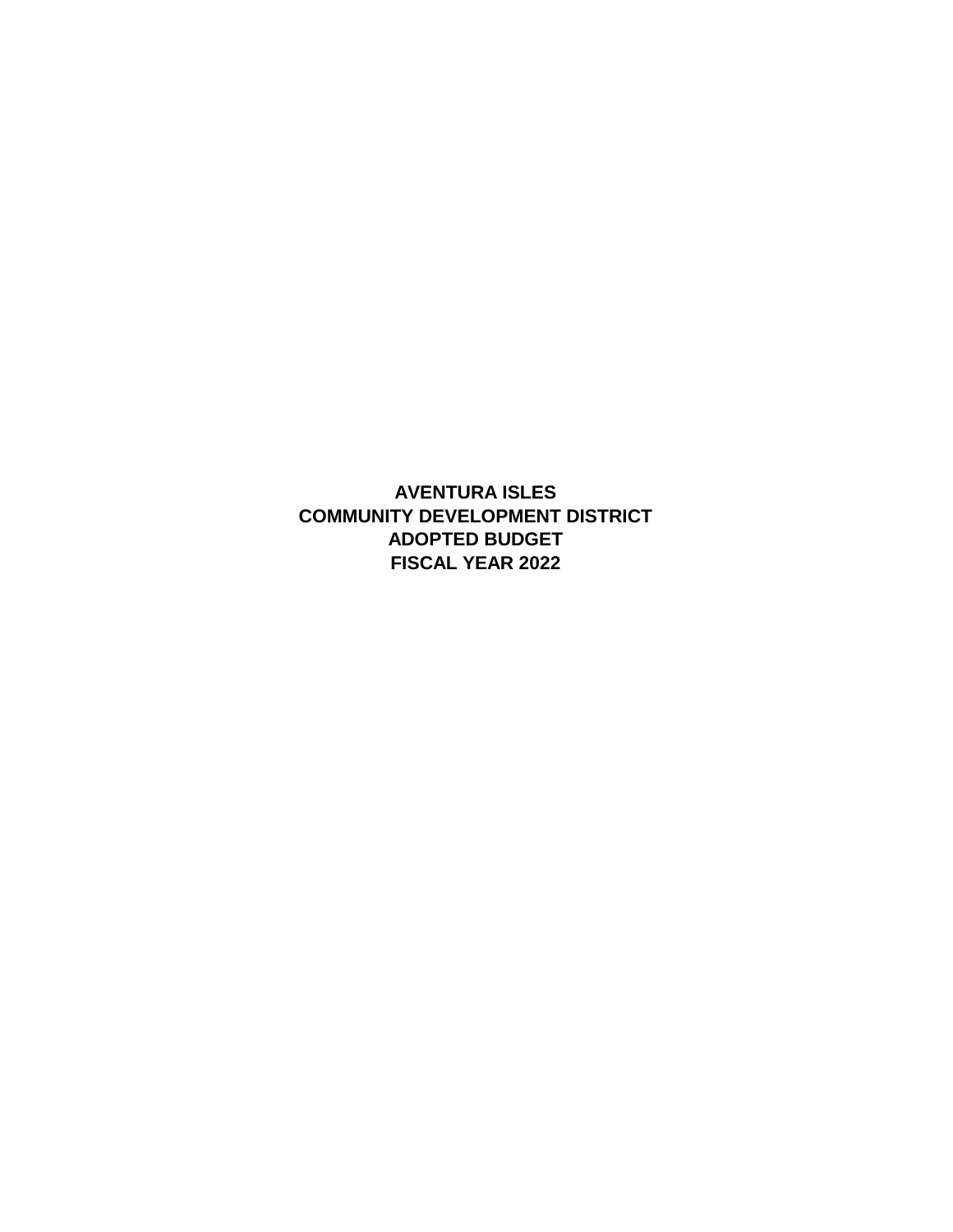### **AVENTURA ISLES COMMUNITY DEVELOPMENT DISTRICT TABLE OF CONTENTS**

| Description                              | Page<br>Number(s) |
|------------------------------------------|-------------------|
| <b>General Fund Budget</b>               |                   |
| Definitions of General Fund Expenditures | $2 - 3$           |
| Debt Service Fund Budget - Series 2013   | 4                 |
| Amortization Schedule - Series 2013      | 5                 |
| <b>Assessment Summary</b>                | 6                 |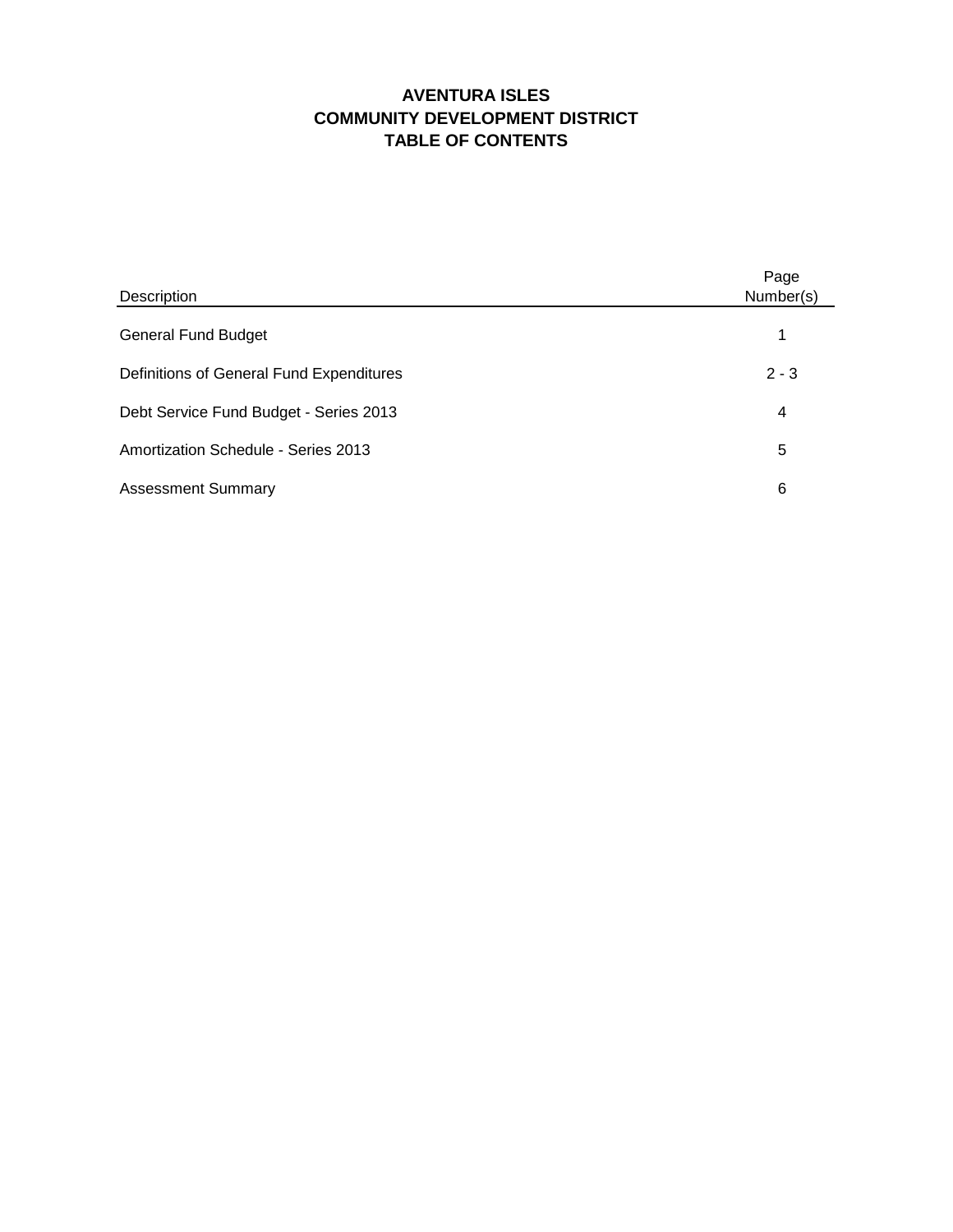### **AVENTURA ISLES COMMUNITY DEVELOPMENT DISTRICT GENERAL FUND BUDGET FISCAL YEAR 2022**

|                                                 | Fiscal Year 2021   |                          |           |                 |                          |                 |                     |    |                  |  |
|-------------------------------------------------|--------------------|--------------------------|-----------|-----------------|--------------------------|-----------------|---------------------|----|------------------|--|
|                                                 | Proposed           | Actual                   |           | Projected       |                          |                 |                     |    | Adopted          |  |
|                                                 | <b>Budget</b>      |                          | Through   |                 | Through                  |                 | <b>Total Actual</b> |    | <b>Budget</b>    |  |
|                                                 | FY 2021            |                          | 2/28/2021 | 9/30/2021       |                          | & Projected     |                     |    | FY 2022          |  |
| <b>REVENUES</b>                                 |                    |                          |           |                 |                          |                 |                     |    |                  |  |
| Assessment levy: on-roll - gross                | \$95,579           |                          |           |                 |                          |                 |                     | \$ | 95,175           |  |
| Allowable discounts (4%)                        | (3,823)            |                          |           |                 |                          |                 |                     |    | (3,807)          |  |
| Assessment levy: on-roll - net                  | 91,756             | \$                       | 81,137    | \$              | 10,619                   | \$              | 91,756              |    | 91,368           |  |
| Interest                                        |                    |                          | 5         |                 |                          |                 | 5                   |    |                  |  |
| <b>Total revenues</b>                           | 91,756             |                          | 81,142    |                 | 10,619                   |                 | 91,761              |    | 91,368           |  |
| <b>EXPENDITURES</b>                             |                    |                          |           |                 |                          |                 |                     |    |                  |  |
| <b>Professional &amp; administrative</b>        |                    |                          |           |                 |                          |                 |                     |    |                  |  |
| Supervisors                                     | 7,000              |                          | 2,000     |                 | 5,000                    |                 | 7,000               |    | 5,000            |  |
| Management/accounting/recording                 | 48,960             |                          | 20,400    |                 | 28,560                   |                 | 48,960              |    | 48,960           |  |
| Legal                                           | 10,000             |                          | 3,586     |                 | 6,414                    |                 | 10,000              |    | 10,000           |  |
| Engineering                                     | 1,500              |                          |           |                 | 1,778                    |                 | 1,778               |    | 2,500            |  |
| Audit                                           | 5,700              |                          | 2,000     |                 | 3,700                    |                 | 5,700               |    | 5,900            |  |
| Arbitrage rebate calculation                    | 750                |                          | 750       |                 |                          |                 | 750                 |    | 750              |  |
| Dissemination agent                             | 1,000              |                          | 416       |                 | 584                      |                 | 1,000               |    | 1,000            |  |
| Trustee                                         | 3,750              |                          | 3,500     |                 | 250                      |                 | 3,750               |    | 3,750            |  |
| Telephone                                       | 200                |                          | 83        |                 | 117                      |                 | 200                 |    | 200              |  |
| Postage                                         | 500                |                          | 27        |                 | 473                      |                 | 500                 |    | 500              |  |
| Printing & binding                              | 500                |                          | 209       |                 | 291                      |                 | 500                 |    | 500              |  |
| Legal advertising                               | 1,000              |                          | 230       |                 | 770                      |                 | 1,000               |    | 1,000            |  |
| Annual special district fee                     | 175                |                          | 175       |                 | $\overline{\phantom{0}}$ |                 | 175                 |    | 175              |  |
| Insurance: GL and D&O                           | 7,273              |                          | 6,942     |                 |                          |                 | 6,942               |    | 7,636            |  |
| Contingencies/bank charges                      | 777                |                          | 325       |                 | 452                      |                 | 777                 |    | 777              |  |
| Website maintenance                             | 705                |                          | 705       |                 |                          |                 | 705                 |    | 705              |  |
| Website ADA compliance                          | 210                |                          |           |                 | 210                      |                 | 210                 |    | 210              |  |
| Annual operating permit                         | 800                |                          | 853       |                 |                          |                 | 853                 |    | 853              |  |
| Property appraiser & tax collector              | 956                |                          | 811       |                 | 145                      |                 | 956                 |    | 952              |  |
| <b>Total expenditures</b>                       | 91,756             |                          | 43,012    |                 | 48,744                   |                 | 91,756              |    | 91,368           |  |
| Net increase/(decrease) of fund balance         |                    |                          | 38,130    |                 | (38, 125)                |                 | 5                   |    |                  |  |
| Fund balance - beginning (unaudited)            | 52,778             |                          | 68,426    |                 | 106,556                  |                 | 68,426              |    | 68,431           |  |
| Fund balance - ending (projected)<br>Assigned   |                    |                          |           |                 |                          |                 |                     |    |                  |  |
|                                                 | 29,797             |                          | 29,797    |                 | 32,182                   |                 | 32,182              |    | 29,969           |  |
| 3 months working capital                        |                    |                          | 76,759    |                 |                          |                 |                     |    |                  |  |
| Unassigned<br>Fund balance - ending (projected) | 22,981<br>\$52,778 | $\overline{\mathcal{G}}$ | 106,556   | $\overline{\$}$ | 36,249<br>68,431         | $\overline{\$}$ | 36,249<br>68,431    | \$ | 38,462<br>68,431 |  |
|                                                 |                    |                          |           |                 |                          |                 |                     |    |                  |  |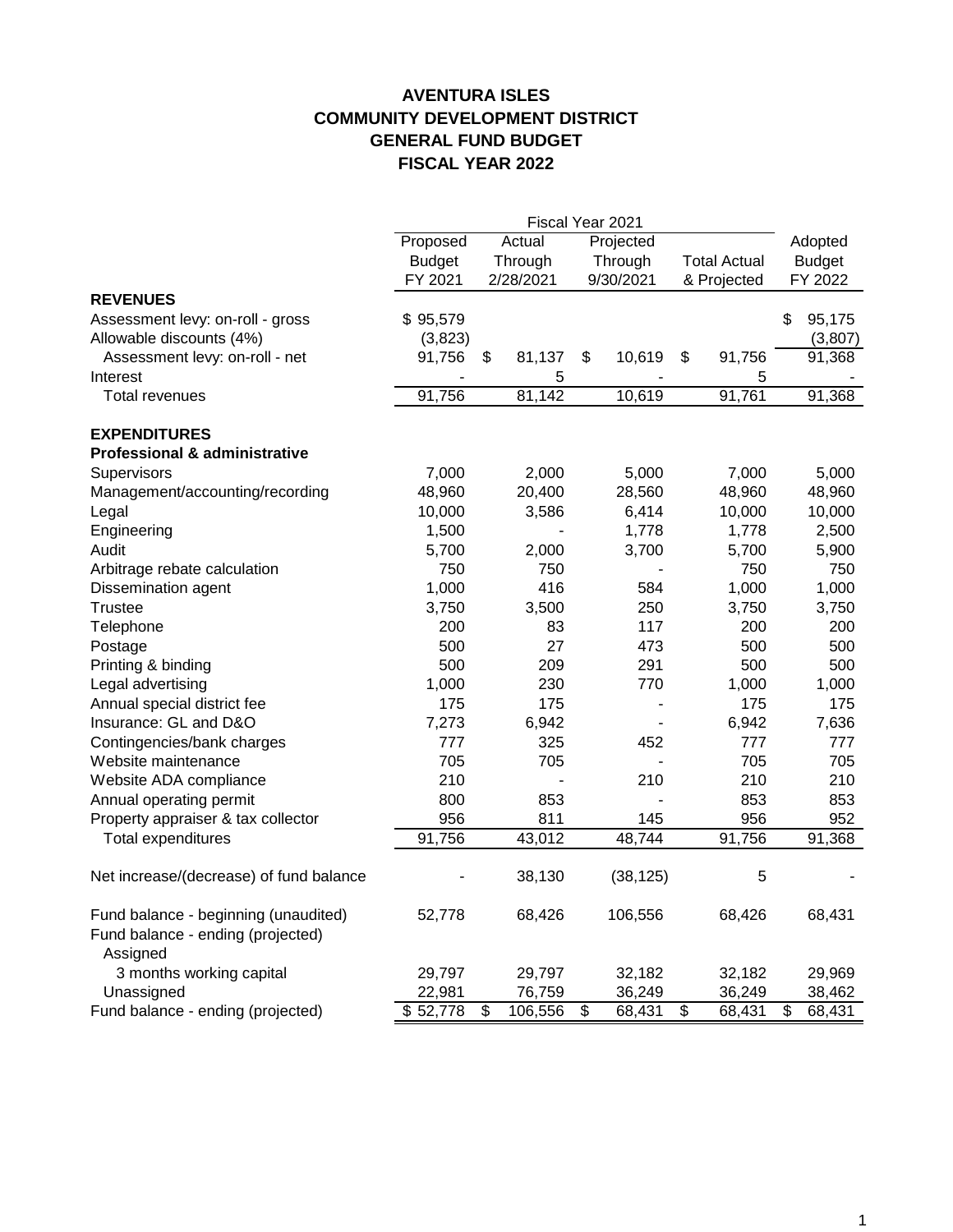#### **AVENTURA ISLES COMMUNITY DEVELOPMENT DISTRICT DEFINITIONS OF GENERAL FUND EXPENDITURES**

| <b>EXPENDITURES</b>                                                                                                                                                                                                                                                                                                                                                                                                                                   |             |
|-------------------------------------------------------------------------------------------------------------------------------------------------------------------------------------------------------------------------------------------------------------------------------------------------------------------------------------------------------------------------------------------------------------------------------------------------------|-------------|
| <b>Professional &amp; administrative</b>                                                                                                                                                                                                                                                                                                                                                                                                              |             |
| Supervisors                                                                                                                                                                                                                                                                                                                                                                                                                                           | \$<br>5,000 |
| Statutorily set at \$200 for each meeting of the Board of Supervisors not to exceed \$4,800<br>for each fiscal year.                                                                                                                                                                                                                                                                                                                                  |             |
| Management/accounting/recording<br>Wrathell, Hunt and Associates, LLC (WHA), specializes in managing community<br>development districts by combining the knowledge, skills and experience of a team of<br>professionals to ensure compliance with all of the District's governmental requirements.<br>WHA develops financing programs, administers the issuance of tax exempt bond<br>financings, operates and maintains the assets of the community. | 48,960      |
| Legal                                                                                                                                                                                                                                                                                                                                                                                                                                                 | 10,000      |
| General counsel and legal representation, which includes issues relating to public<br>finance, public bidding, rulemaking, open meetings, public records, real property<br>dedications, conveyances and contracts.                                                                                                                                                                                                                                    |             |
| Engineering                                                                                                                                                                                                                                                                                                                                                                                                                                           | 2,500       |
| The District's Engineer will provide construction and consulting services, to assist the<br>District in crafting sustainable solutions to address the long term interests of the<br>community while recognizing the needs of government, the environment and<br>maintenance of the District's facilities.                                                                                                                                             |             |
| Audit                                                                                                                                                                                                                                                                                                                                                                                                                                                 | 5,900       |
| Statutorily required for the District to undertake an independent examination of its books,<br>records and accounting procedures.                                                                                                                                                                                                                                                                                                                     |             |
| Arbitrage rebate calculation                                                                                                                                                                                                                                                                                                                                                                                                                          | 750         |
| To ensure the District's compliance with all tax regulations, annual computations are<br>necessary to calculate the arbitrage rebate liability.                                                                                                                                                                                                                                                                                                       |             |
| Dissemination agent                                                                                                                                                                                                                                                                                                                                                                                                                                   | 1,000       |
| The District must annually disseminate financial information in order to comply with the<br>requirements of Rule 15c2-12 under the Securities Exchange Act of 1934. Wrathell, Hunt<br>& Associates serves as dissemination agent.                                                                                                                                                                                                                     |             |
| <b>Trustee</b>                                                                                                                                                                                                                                                                                                                                                                                                                                        | 3,750       |
| Annual fee for the service provided by trustee, paying agent and registrar.                                                                                                                                                                                                                                                                                                                                                                           |             |
| Telephone                                                                                                                                                                                                                                                                                                                                                                                                                                             | 200         |
| Telephone and fax machine.                                                                                                                                                                                                                                                                                                                                                                                                                            |             |
| Postage                                                                                                                                                                                                                                                                                                                                                                                                                                               | 500         |
| Mailing of agenda packages, overnight deliveries, correspondence, etc.                                                                                                                                                                                                                                                                                                                                                                                |             |
| Printing & binding                                                                                                                                                                                                                                                                                                                                                                                                                                    | 500         |
| Letterhead, envelopes, copies, agenda packages, etc.                                                                                                                                                                                                                                                                                                                                                                                                  |             |
| Legal advertising<br>The District advertises for monthly meetings, special meetings, public hearings, public<br>bids, etc.                                                                                                                                                                                                                                                                                                                            | 1,000       |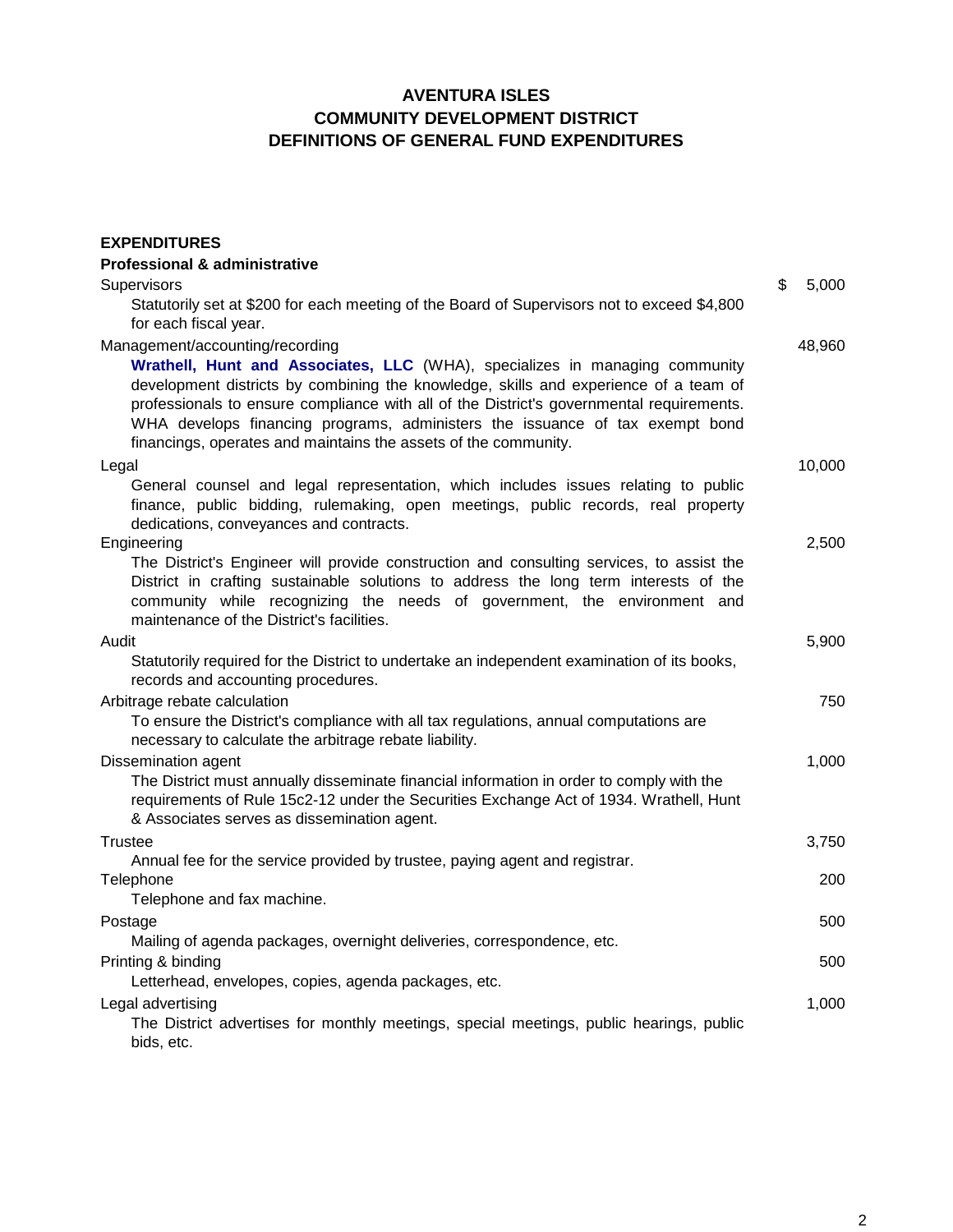#### **AVENTURA ISLES COMMUNITY DEVELOPMENT DISTRICT DEFINITIONS OF GENERAL FUND EXPENDITURES**

| <b>EXPENDITURES (continued)</b>                                                       |        |
|---------------------------------------------------------------------------------------|--------|
| Annual special district fee                                                           | 175    |
| Annual fee paid to the Florida Department of Economic Opportunity.                    |        |
| Insurance: GL and D&O                                                                 | 7,636  |
| The District will obtain public officials and general liability insurance.            |        |
| Contingencies/bank charges                                                            | 777    |
| Bank charges, automated AP and other miscellaneous expenses incurred during the year. |        |
| Website maintenance                                                                   | 705    |
| Website ADA compliance                                                                | 210    |
| Annual operating permit                                                               | 853    |
| Miami Dade County operating permit for District sanitary sewers.                      |        |
| Property appraiser & tax collector                                                    | 952    |
| Total expenditures                                                                    | 91.368 |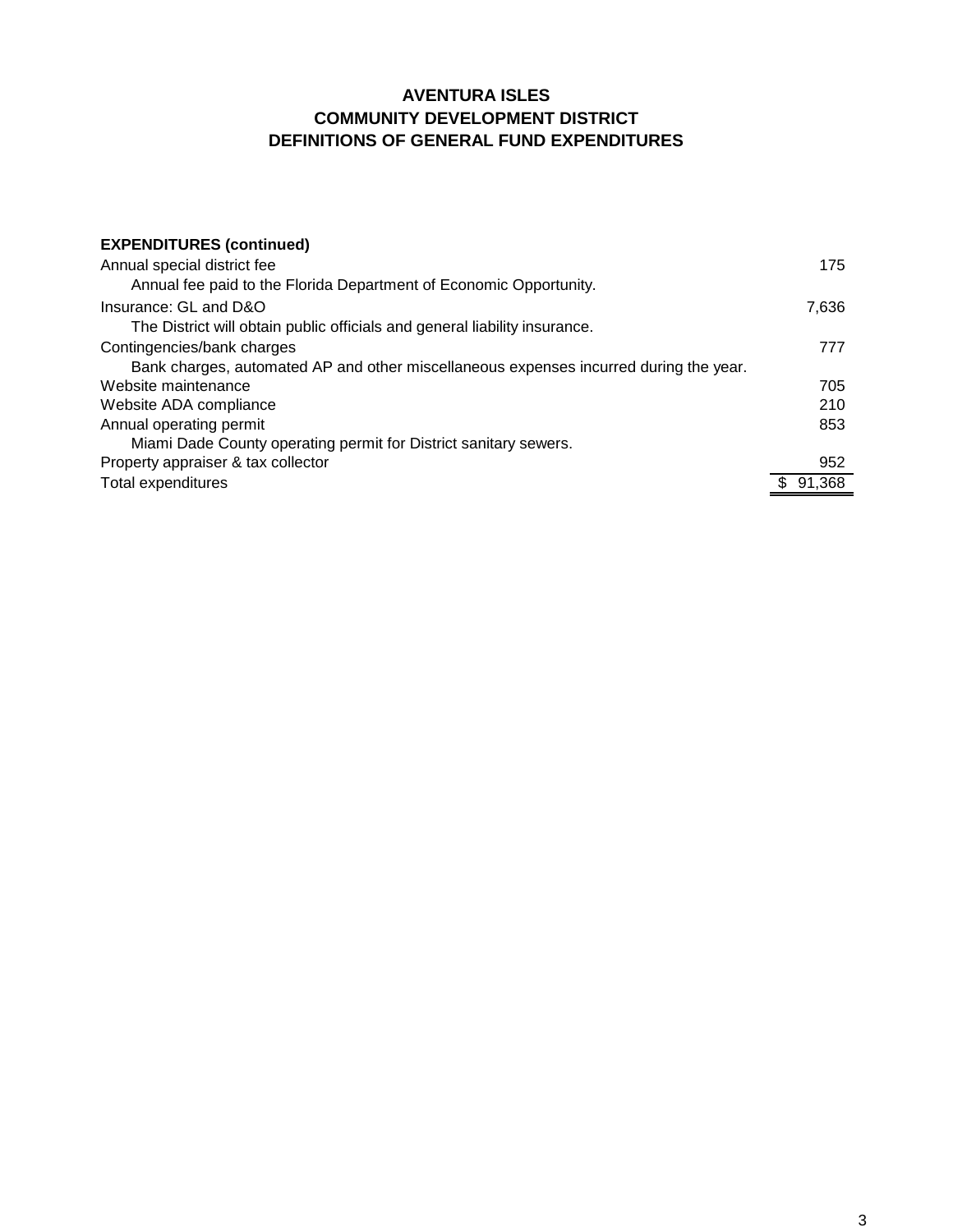#### **AVENTURA ISLES COMMUNITY DEVELOPMENT DISTRICT DEBT SERVICE FUND - SERIES 2013 BONDS FISCAL YEAR 2022**

|                                                                   | Fiscal Year 2021          |           |                                |         |                                   |            |                                                          |               |                                     |  |
|-------------------------------------------------------------------|---------------------------|-----------|--------------------------------|---------|-----------------------------------|------------|----------------------------------------------------------|---------------|-------------------------------------|--|
|                                                                   | Adopted FY<br>2021 Budget |           | Actual<br>through<br>2/28/2021 |         | Projected<br>Through<br>9/30/2021 |            | Total Actual &<br>Projected<br>Revenue &<br>Expenditures |               | Adopted<br><b>Budget</b><br>FY 2022 |  |
| <b>REVENUES</b>                                                   |                           |           |                                |         |                                   |            |                                                          |               |                                     |  |
| Assessment levy: on-roll - gross                                  | \$                        | 630,209   |                                |         |                                   |            |                                                          |               | 630,209<br>\$                       |  |
| Allowable discounts (4%)                                          |                           | (25, 208) |                                |         |                                   |            |                                                          |               | (25, 208)                           |  |
| Assessment levy: on-roll - net                                    |                           | 605,001   | \$                             | 534,935 | \$                                | 70,066     | \$                                                       | 605,001       | 605,001                             |  |
| Interest<br><b>Total revenues</b>                                 |                           | 605,001   |                                | 41      |                                   |            |                                                          | 41<br>605,042 | 605,001                             |  |
|                                                                   |                           |           |                                | 534,976 |                                   | 70,066     |                                                          |               |                                     |  |
| <b>EXPENDITURES</b>                                               |                           |           |                                |         |                                   |            |                                                          |               |                                     |  |
| <b>Debt service</b>                                               |                           |           |                                |         |                                   |            |                                                          |               |                                     |  |
| Principal                                                         |                           | 150,000   |                                | 150,000 |                                   |            |                                                          | 150,000       | 160,000                             |  |
| Interest                                                          |                           | 439,725   |                                | 221,831 |                                   | 221,831    |                                                          | 443,662       | 431,588                             |  |
| Total expenditures                                                |                           | 589,725   |                                | 371,831 |                                   | 221,831    |                                                          | 593,662       | 591,588                             |  |
| Other fees & charges                                              |                           |           |                                |         |                                   |            |                                                          |               |                                     |  |
| Property appraiser                                                |                           | 6,302     |                                | 5,349   |                                   | 953        |                                                          | 6,302         | 6,302                               |  |
| Total other fees & charges                                        |                           | 6,302     |                                | 5,349   |                                   | 953        |                                                          | 6,302         | 6,302                               |  |
| <b>Total expenditures</b>                                         |                           | 596,027   |                                | 377,180 |                                   | 222,784    |                                                          | 599,964       | 597,890                             |  |
|                                                                   |                           |           |                                |         |                                   |            |                                                          |               |                                     |  |
| Excess/(deficiency) of revenues                                   |                           |           |                                |         |                                   |            |                                                          |               |                                     |  |
| over/(under) expenditures                                         |                           | 8,974     |                                | 157,796 |                                   | (152, 718) |                                                          | 5,078         | 7,111                               |  |
| Fund balance:                                                     |                           |           |                                |         |                                   |            |                                                          |               |                                     |  |
| Beginning fund balance (unaudited)                                |                           | 709,790   |                                | 741,029 |                                   | 898,825    |                                                          | 741,029       | 746,107                             |  |
| Ending fund balance (projected)                                   | \$                        | 718,764   | $\overline{\mathcal{S}}$       | 898,825 | $\overline{\mathcal{S}}$          | 746,107    | $\overline{\mathcal{S}}$                                 | 746,107       | 753,218                             |  |
| Use of fund balance                                               |                           |           |                                |         |                                   |            |                                                          |               |                                     |  |
| Debt service reserve account balance (required)                   |                           |           |                                |         |                                   |            |                                                          |               |                                     |  |
| Principal & Interest expense - November 1, 2022                   |                           |           |                                |         |                                   |            |                                                          |               | (300, 650)<br>(383, 694)            |  |
| Projected fund balance surplus/(deficit) as of September 30, 2022 |                           |           |                                |         |                                   |            |                                                          |               | \$<br>68,874                        |  |
|                                                                   |                           |           |                                |         |                                   |            |                                                          |               |                                     |  |

4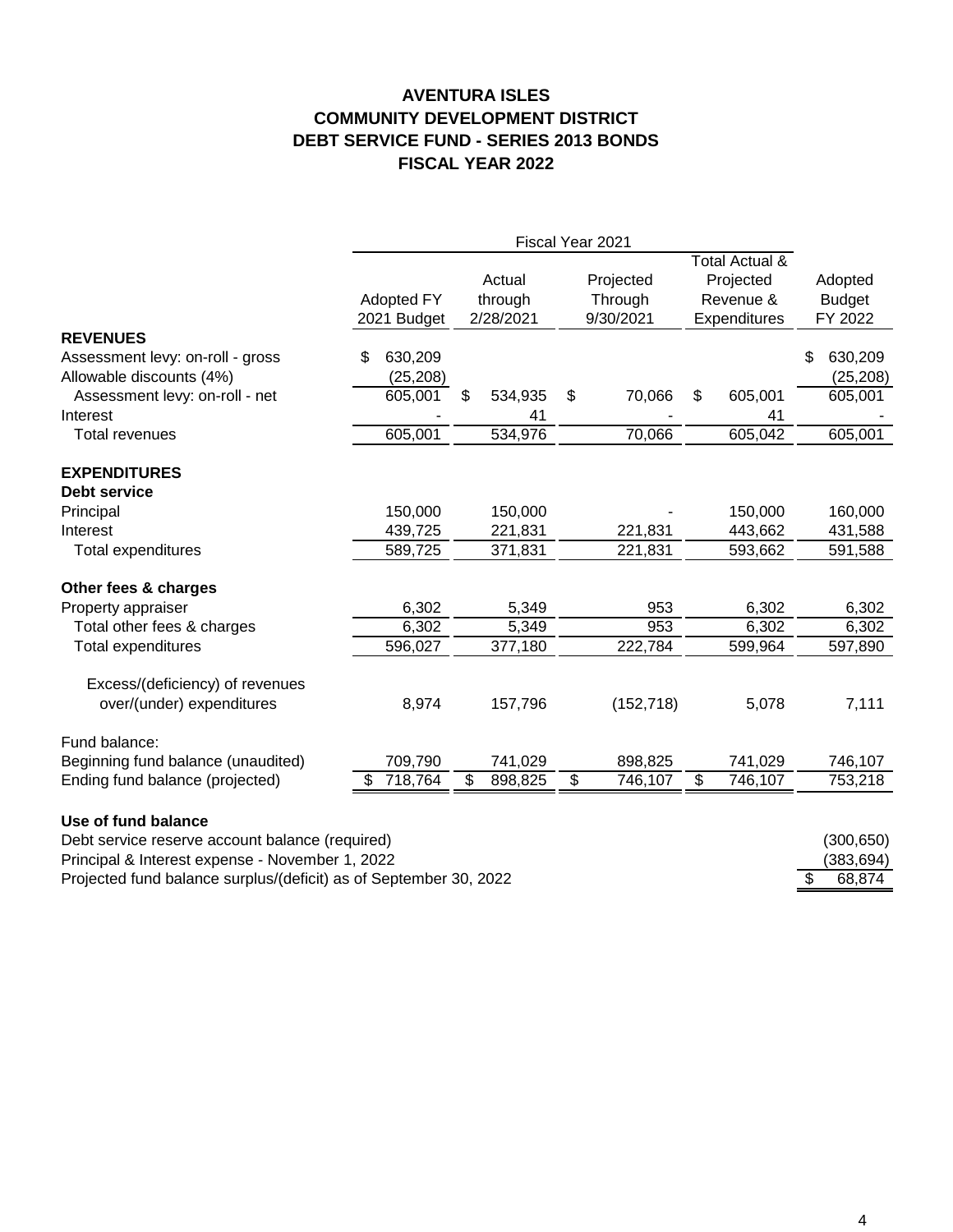## **AVENTURA ISLES**

Community Development District Series 2013 \$8,305,000

# **Amortization Schedule**

| <b>Date</b>  | <b>Principal</b> | Int. Rate | <b>Interest</b> | <b>Total P+I</b> |  |  |
|--------------|------------------|-----------|-----------------|------------------|--|--|
| 11/01/2021   | 160,000.00       | 5.250%    | 217,893.75      | 377,893.75       |  |  |
| 05/01/2022   |                  |           | 213,693.75      | 213,693.75       |  |  |
| 11/01/2022   | 170,000.00       | 5.250%    | 213,693.75      | 383,693.75       |  |  |
| 05/01/2023   |                  |           | 209,231.25      | 209,231.25       |  |  |
| 11/01/2023   | 180,000.00       | 5.250%    | 209,231.25      | 389,231.25       |  |  |
| 05/01/2024   |                  |           | 204,506.25      | 204,506.25       |  |  |
| 11/01/2024   | 185,000.00       | 5.250%    | 204,506.25      | 389,506.25       |  |  |
| 05/01/2025   |                  |           | 199,650.00      | 199,650.00       |  |  |
| 11/01/2025   | 200,000.00       | 6.000%    | 199,650.00      | 399,650.00       |  |  |
| 05/01/2026   |                  |           | 193,650.00      | 193,650.00       |  |  |
| 11/01/2026   | 210,000.00       | 6.000%    | 193,650.00      | 403,650.00       |  |  |
| 05/01/2027   |                  |           | 187,350.00      | 187,350.00       |  |  |
| 11/01/2027   | 220,000.00       | 6.000%    | 187,350.00      | 407,350.00       |  |  |
| 05/01/2028   |                  |           | 180,750.00      | 180,750.00       |  |  |
| 11/01/2028   | 235,000.00       | 6.000%    | 180,750.00      | 415,750.00       |  |  |
| 05/01/2029   |                  |           | 173,700.00      | 173,700.00       |  |  |
| 11/01/2029   | 250,000.00       | 6.000%    | 173,700.00      | 423,700.00       |  |  |
| 05/01/2030   |                  |           | 166,200.00      | 166,200.00       |  |  |
| 11/01/2030   | 265,000.00       | 6.000%    | 166,200.00      | 431,200.00       |  |  |
| 05/01/2031   |                  |           | 158,250.00      | 158,250.00       |  |  |
| 11/01/2031   | 280,000.00       | 6.000%    | 158,250.00      | 438,250.00       |  |  |
| 05/01/2032   |                  |           | 149,850.00      | 149,850.00       |  |  |
| 11/01/2032   | 295,000.00       | 6.000%    | 149,850.00      | 444,850.00       |  |  |
| 05/01/2033   |                  |           | 141,000.00      | 141,000.00       |  |  |
| 11/01/2033   | 315,000.00       | 6.000%    | 141,000.00      | 456,000.00       |  |  |
| 05/01/2034   |                  |           | 131,550.00      | 131,550.00       |  |  |
| 11/01/2034   | 335,000.00       | 6.000%    | 131,550.00      | 466,550.00       |  |  |
| 05/01/2035   |                  |           | 121,500.00      | 121,500.00       |  |  |
| 11/01/2035   | 355,000.00       | 6.000%    | 121,500.00      | 476,500.00       |  |  |
| 05/01/2036   |                  |           | 110,850.00      | 110,850.00       |  |  |
| 11/01/2036   | 375,000.00       | 6.000%    | 110,850.00      | 485,850.00       |  |  |
| 05/01/2037   |                  |           | 99,600.00       | 99,600.00        |  |  |
| 11/01/2037   | 395,000.00       | 6.000%    | 99,600.00       | 494,600.00       |  |  |
| 05/01/2038   |                  |           | 87,750.00       | 87,750.00        |  |  |
| 11/01/2038   | 420,000.00       | 6.000%    | 87,750.00       | 507,750.00       |  |  |
| 05/01/2039   |                  |           | 75,150.00       | 75,150.00        |  |  |
| 11/01/2039   | 445,000.00       | 6.000%    | 75,150.00       | 520,150.00       |  |  |
| 05/01/2040   |                  |           | 61,800.00       | 61,800.00        |  |  |
| 11/01/2040   | 470,000.00       | 6.000%    | 61,800.00       | 531,800.00       |  |  |
| 05/01/2041   |                  |           | 47,700.00       | 47,700.00        |  |  |
| 11/01/2041   | 500,000.00       | 6.000%    | 47,700.00       | 547,700.00       |  |  |
| 05/01/2042   |                  |           | 32,700.00       | 32,700.00        |  |  |
| 11/01/2042   | 530,000.00       | 6.000%    | 32,700.00       | 562,700.00       |  |  |
| 05/01/2043   |                  |           | 16,800.00       | 16,800.00        |  |  |
| 11/01/2043   | 560,000.00       | 6.000%    | 16,800.00       | 576,800.00       |  |  |
| <b>Total</b> | 7,350,000.00     |           | 6,144,356.25    | 13,494,356.25    |  |  |